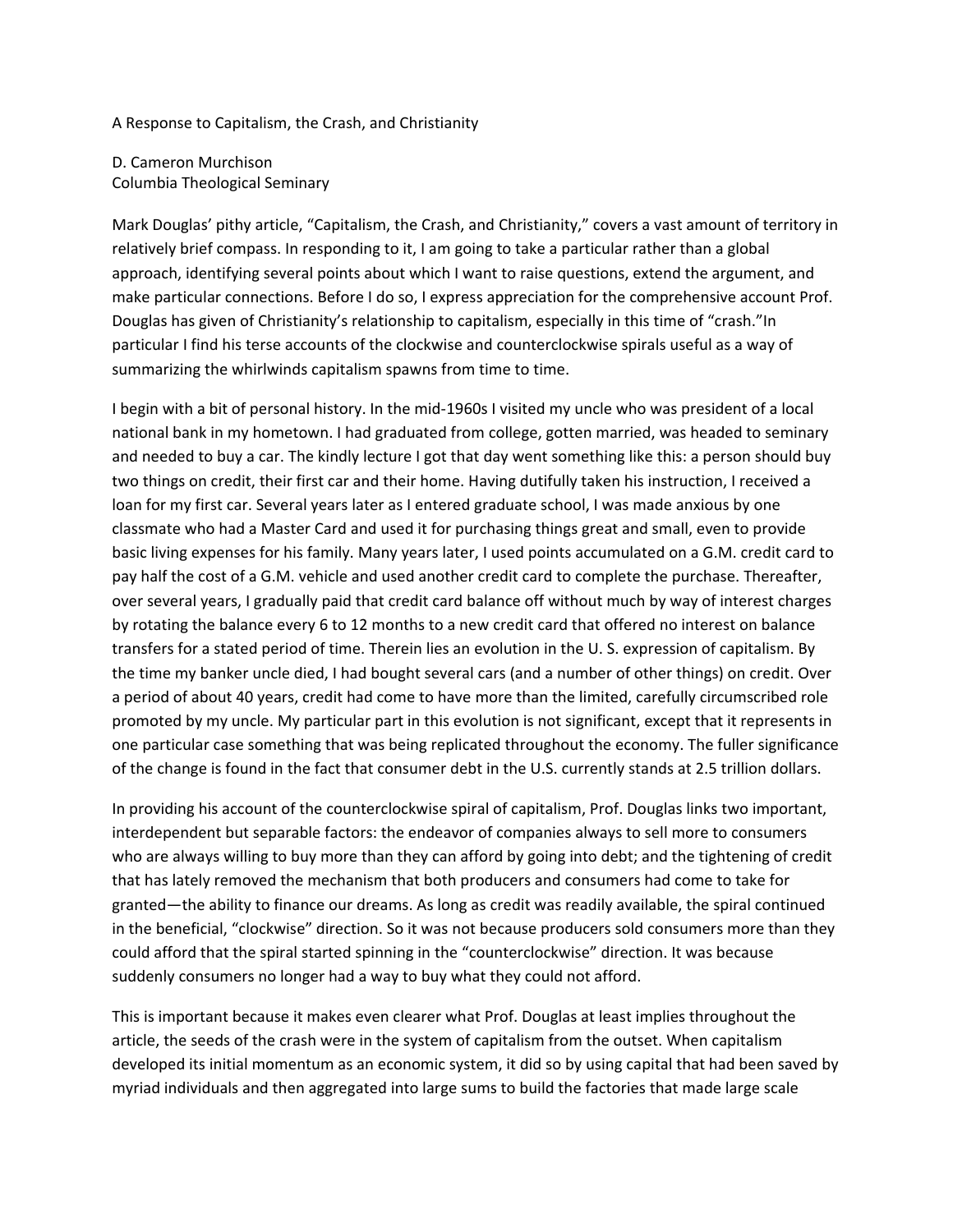production of goods possible. Ironically, this phase of the capitalist project succeeded only because people were able to curb some of their wants and desires and thus to save the money needed to create these new means of production. However, before long the frugal mentality that made production possible had to be superseded by an almost opposite mentality, if all those goods were going to move off the factory floor. People had to be encouraged—even persuaded—to buy things, whether they "needed" them or not.<sup>i</sup> But the additional component that is now clear is that consumerism could not really fuel the economic growth that capitalism makes possible until consumers could also be enabled to buy things whether they could afford them or not. The production of credit was the magic key that replaced frugality with (at least relative) extravagance. And the personal history recounted above is one instance of the magic key at work.

It should not be overlooked that credit is also a "product" of capitalism. That is, it is a product that is created to be sold to those who can be persuaded to buy it. But it is a very special product that makes possible the acquisition of virtually all the other products of capitalism, especially the ones that are otherwise beyond our "means." Thus we have a kind of wheel within a wheel here. And when the wheel within (credit) started spinning the other way, it soon brought the larger wheel (all the goods and services that credit helps us buy) into its counterclockwise spin as well.

When Prof. Douglas speaks of greed, rather than idolatry, as the besetting vice of capitalism, he seems to have in mind the big "C" capitalists, those who are about the business of using money to make more money. However, I believe we can ascribe the same vice of greed to the small "c" capitalists—otherwise known as consumers, those who are about the business of using credit to acquire all the things they have been convinced they need. As a matter for discussion another day, it worth noting that both Colossians 3:5 and Ephesians 5:5 make an explicit connection between greed and idolatry that has engendered a great deal of conversation among theologians, recently illustrated in Brian Rosner's *Greed as Idolatry: The Origin and Meaning of a Pauline Metaphor*. But for present purposes we can rest content with the fact that both producers and consumers are equally likely to be tempted by the vice of greed.

While I think Prof. Douglas is correct to say that we should not expect to reorder our desires in a way that leads us to the perfect fulfillment we can only expect in God's consummation of history, the occasion of the latest counterclockwise spin at least invites us to note how we got here and how we might begin to train our desires in new directions. "Invites" is likely an understatement. Since the magic key of credit has been snatched away for at least the moment, we are being "forced" to rethink what is more and less important, what may be genuine, deep "needs," and what may be ephemeral, transitory "desires." When the economy took a nosedive in the U.S. following the destruction of New York's Twin Towers in 2001, the counsel from political leaders was that consumers needed to get back to the shopping malls. There was no suggestion that consumers needed to be thoughtful about their spending priorities.

Now the situation has changed dramatically. It is true that those parts of the economic stimulus plan that are returning money to the pockets of consumers will modestly and temporarily make possible some spending that freely available credit sponsored previously. To that extent, the economic stimulus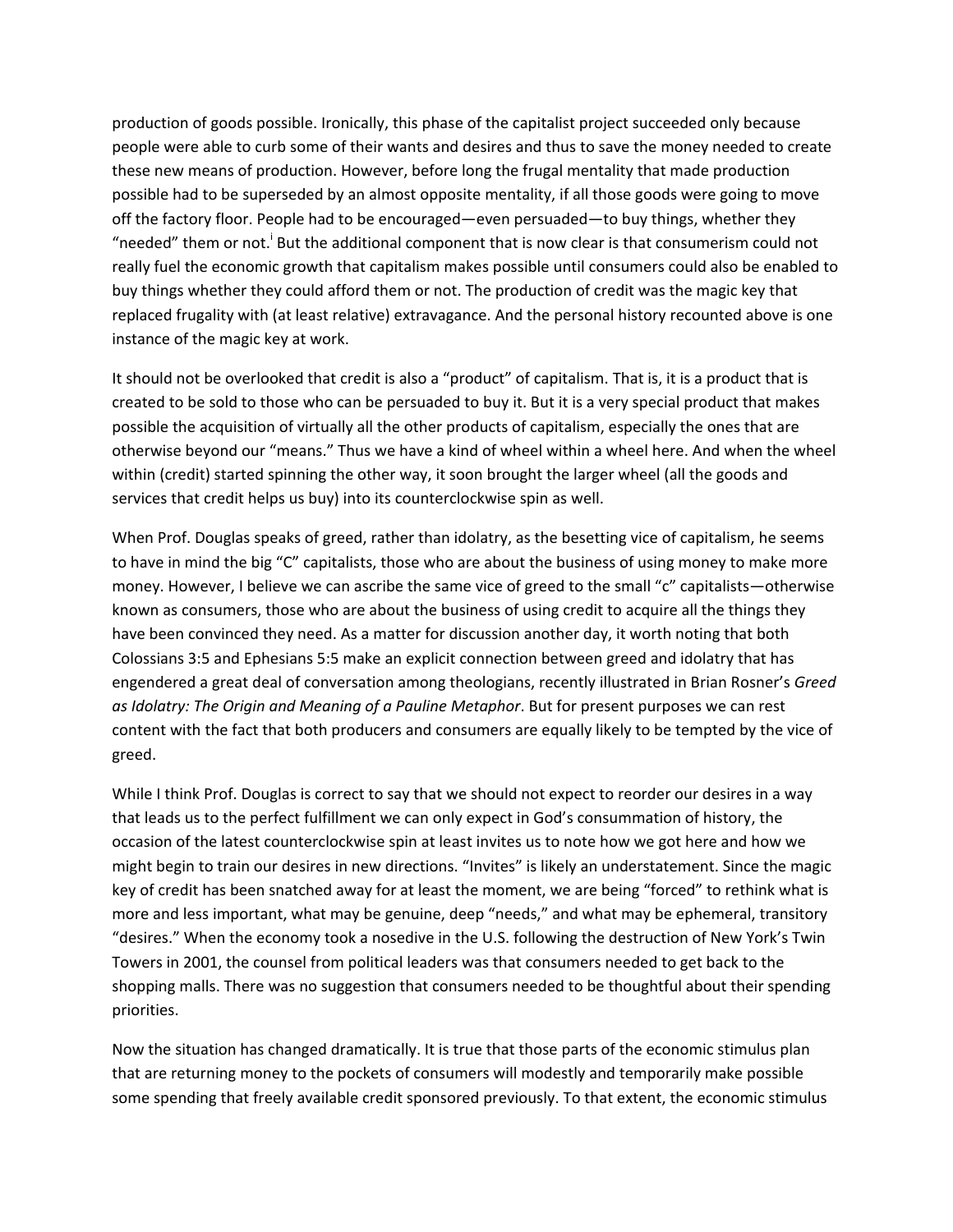plan might undermine the "invitation" to rethink spending priorities as an act of Christian discipleship. But perhaps there has been enough of a jolt that we might be persuaded to take up Christian conversation with one another about what kind of consuming is consistent with both our resources and our discipleship. It is true that for a capitalist economy to function, consumers will have to buy things. But consumers might want to give more attention than was necessary in the days of easy credit to what things they buy, and to how their buying does or does not reflect their Christian commitments.

For example, we might choose to focus on consumption that contributes to a healthier planet, based on the theological discernment that God has created the world as a habit for the flourishing of all things. Consequently, when we consider making improvements to our homes, we might judge more efficient insulation to have a higher priority than new countertops in the kitchen. More efficient insulation, quite simply, will lesson our particular impact on the environment in the form of energy consumption. Interestingly, such a reordering of desires may also have the practical effect of saving money in the future in the form of reduced energy costs. Then we may have the additional opportunity of deciding what to do with the money saved that is most consistent with our sense of discipleship. What is more important than any particular decision is for congregations to become open spaces where such conversations can be sponsored, resourced, and supported.

Near the heart of this proposal of re-training of desires is an understanding that our current brand of consumer-oriented capitalism is "consumer-oriented" in name only. The power of advertising is such that the market does not produce what consumers demand. Instead, it produces what marketers think they can persuade consumers to buy. (Or to say it even more sharply, the market produces what advertising has taught us to demand.) But if consumers begin to be more discriminating about what they will buy (e.g. insulation before granite countertops), the market might actually work the way it is supposed to work and produce what consumers are demanding. The absence of the magic key of credit may actually contribute to an adjustment in which capitalism comes to be more driven from the consumer side.

Such open spaces in congregations for consumer conversation attentive to the claims of Christian discipleship will not qualify as a full-fledged "intentional alternative community." But they might help us draw upon and adapt an American legacy of the citizen/consumer in which moral vision has been expressed in consumer behavior, as in the Great Depression and World War II, or as in the Civil Rights and women's suffrage movements.<sup>ii</sup> This is, at least, one of the concrete ways I can imagine the faithful discernment, hopeful engagement, and loving patience for which Prof. Douglas calls being worked out in the ongoing life of Christian congregations in our time.

1

<sup>&</sup>lt;sup>i</sup> For a thorough account of this dynamic see Rodney Clapp's essay, "The Theology of Consumption and the Consumption of Theology," in *The Consuming Passion: Christianity and the Consumer Culture*, Intervarsity Press, 1998, pp. 169-204.